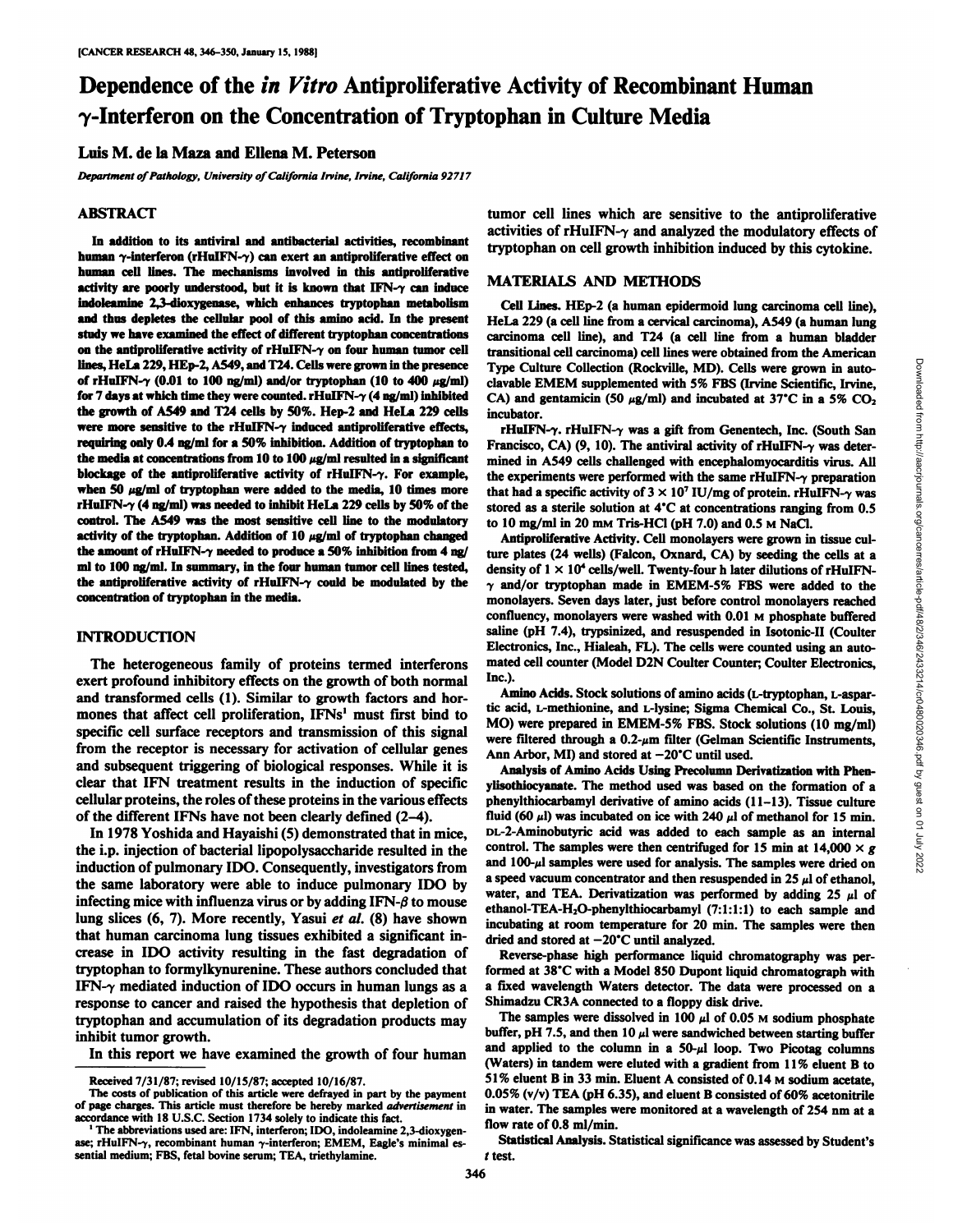#### **RESULTS**

activity of HuIFN- $\gamma$  was tested by seeding cells and 24 h later adding fresh media (EMEM-5% FCS) containing rHuIFN- $\gamma$  at concentrations ranging from 0.01 to 100 ng/ml. The control monolayer received media without rHuIFN- $\gamma$ . Cells were grown for 7 days, the time necessary for control monolayers to reach 90-95% confluency. All results were expressed as a percentage of the number of cells found in the control, non-rHuIFN- $\gamma$ treated monolayer.

Antiproliferative Activity of rHuIFN- $\gamma$ . The antiproliferative<br>tivity of HuIFN- $\gamma$  was tested by seeding cells and 24 h later<br>dding fresh media (EMEM-5% FCS) containing rHuIFN- $\gamma$  at<br>nocentrations ranging from 0.01 to Of the four cell lines tested, two of them, HeLa 229 and HEp-2, showed the greatest sensitivity to the inhibitory activity of rHuIFN- $\gamma$  (Fig. 1). At concentrations of approximately 0.4 ng/ml of rHuIFN- $\gamma$  there was a 50% growth inhibition of these two cell lines. At concentrations of  $1-100$  ng/ml of rHuIFN- $\gamma$ , the number of HEp-2 cells was further decreased to approxi mately 20-25% of the control. The growth of the HeLa 229 cell line was greatly inhibited with only 16% of thecells re maining at 10 or 100 ng/ml of rHuIFN- $\gamma$ . The other two cell lines tested, A549 and T24, were also susceptible to the inhib itory activity of rHuIFN- $\gamma$  (Fig. 1). A 50% decrease in the proliferative activity was obtained at concentrations of approx imately 4 ng/ml of IFN. Increasing the rHuIFN- $\gamma$  concentration up to 100 ng/ml decreased the cell count to approximately 30% of the control.

Effects of Tryptophan on Cell Growth. To determine the effects of increasing concentrations of tryptophan on cell growth, the four cell lines were seeded; 24 h later the media were removed and fresh EMEM-5% FBS containing different concentrations of tryptophan,  $10-400 \mu g/ml$ , were added. Control monolayers were fed with EMEM-5% FBS. Of the four cell lines tested, HEp-2 was the most sensitive to the antipro liferative effects of tryptophan (Fig. 2). Addition of 200  $\mu$ g/ml of tryptophan decreased cell growth to 50% of the control, and addition of 400  $\mu$ g/ml of tryptophan resulted in an inhibition of cell growth to 9% of the control monolayer. Concentrations



Fig. 1. rHuIFN- $\gamma$  induced inhibition of cell growth. Cells were plated at low density (5  $\times$  10<sup>3</sup> cells/cm<sup>2</sup>) and 24 h postseeding different concentrations of rHuIFN- $\gamma$  were added. After 7 days, the cells were counted. The results are expressed as a percentage of the number of cells in the control, non-rHuIFNtreated monolayers. Each point represents the mean of five independent experi ments.



density ( $5 \times 10^3$  cells/cm<sup>2</sup>) in EMEM-5% FBS and 24 h later, different concentrations of tryptophan (10, 25, 50, 100, 200, 300, or 400  $\mu$ g/ml) were added to the media. Following 7 days of incubation, the cells were counted. The results are expressed as a percentage of the control (cells grown in EMEM-5% FBS). Each *point represents the mean of three independent experiments.*

**Fig. 2.** Effect of tryptophan on cell proliferation. Cells were plated at low<br>
Fig. 2. Effect of tryptophan on cell proliferation. Cells were plated at low<br>
neighbors of tryptophan on cell proliferation. Cells were plate of tryptophan from 10 to 400  $\mu$ g/ml modified the growth of HeLa 229 cells, and at a concentration of 400  $\mu$ g/ml of tryptophan, an inhibition of 50% of cell growth was obtained. Addition of increasing concentrations of tryptophan affected the growth of A549 and T24 cells to an equivalent degree. Addition of up to 100  $\mu$ g/ml of tryptophan resulted in no significant alteration of the proliferative activity of these cell lines. A 20% inhibition was obtained at 200  $\mu$ g/ml, and at 400  $\mu$ g/ml approximately 40% inhibition was obtained in relation to control monolayers.

Combined Effects of rHuIFN-7 and Tryptophan. To deter mine the combined effects of rHuIFN- $\gamma$  and tryptophan on cell growth, the two components were added simultaneously to the cells at concentrations ranging from 0.01 to 100 ng/ml of rHuIFN- $\gamma$ , and from 10 to 400  $\mu$ g/ml of tryptophan. Of the four cell lines tested, A549 appeared to be the most sensitive to the modulatory activity of tryptophan on the antiproliferative activity of rHuIFN- $\gamma$ . As shown in Fig. 3, addition of only 10  $\mu$ g/ml of tryptophan to the culture media significantly decreased the antiproliferative activity of rHuIFN- $\gamma$ . For example, cells grown in media containing approximately 4 ng/ml rHuIFN- $\gamma$ , but without additional tryptophan, were inhibited to 50% of the control. However, when  $10 \mu g/ml$  of tryptophan were added simultaneously with rHuIFN- $\gamma$ , a 50% inhibition of the growth of A549 cells required approximately 100 ng/ml of rHuIFN- $\gamma$ . The maximum blockage of the antiproliferative activity of rHuIFN- $\gamma$  was obtained in A549 cells when 25  $\mu$ g/ml of tryptophan were added to the medium. rHuIFN- $\gamma$  at concentrations of 100 and 10 ng/ml decreased cell growth to 26 and 31%, respectively, of the control in the regular EMEM-5% FBS; however, addition of 25  $\mu$ g/ml of tryptophan resulted in a decrease of inhibition to 57 and 68% of the control, respectively *(P < 0.0005). Similar results were obtained with the T24 cell*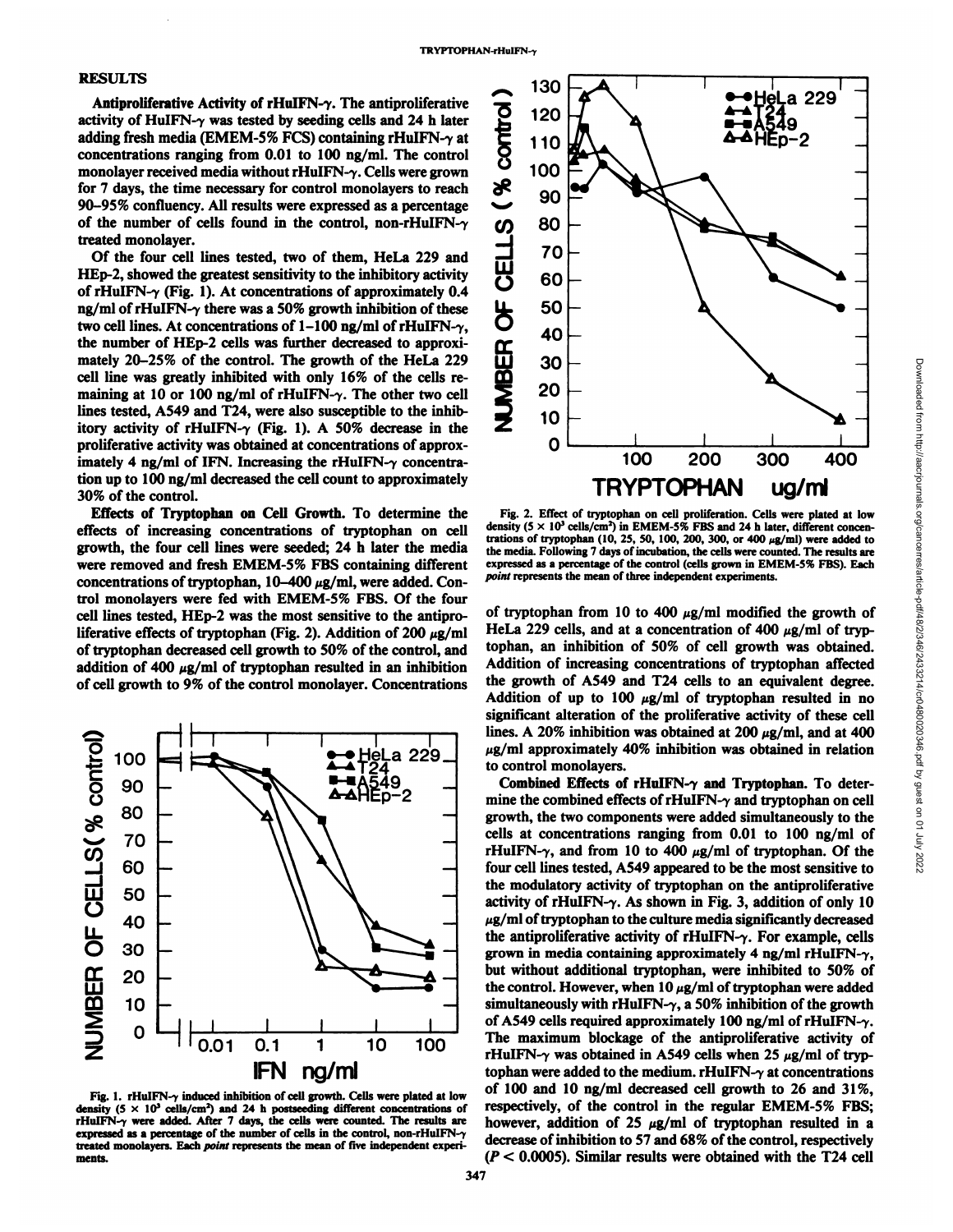line, although in this case, addition of higher concentrations of tryptophan (100  $\mu$ g/ml) were required to obtain maximum blockage of the antiproliferative activity of rHuIFN- $\gamma$ . Addition of 100  $\mu$ g/ml of tryptophan rescued cell growth from 39 to 71%<br>of the control at rHuIFN- $\alpha$  concentrations of 10 ng/ml (P <  $\sim$  100 of the control at rHuIFN- $\gamma$  concentrations of 10 ng/ml ( $P <$ 0.0005).

Of the four cell lines tested, HEp-2 and HeLa 229 were the most sensitive to the antiproliferative activity of rHuIFN- $\gamma$ , requiring approximately only 0.4 ng/ml of rHuIFN- $\gamma$  in the<br>media for a 50% inhibition (Figs. 1 and 3). The addition of<br>tryptophan at concentrations of 50, 100, or 200  $\mu$ g/ml to the<br>media resulted in a shift of the 50% media for a 50% inhibition (Figs. 1 and 3). The addition of tryptophan at concentrations of 50, 100, or 200  $\mu$ g/ml to the media resulted in a shift of the 50% inhibition point of the HeLa 229 cells to approximately 3 ng/ml of rHuIFN- $\gamma$ . At a HeLa 229 cells to approximately 3 ng/ml of rHuIFN- $\gamma$ . At a concentration of 1 ng/ml of rHuIFN- $\gamma$ , cell growth was 28% 0 120 of the control in EMEM-5% FBS, but addition of 100  $\mu$ g/ml of tryptophan to the media resulted in an increase in the proliferative activity of the cells to 60% of the control  $(P < \aleph$ proliferative activity of the cells to 60% of the control  $(P <$ 0.0005).

Similar results were obtained with HEp-2 cells, but in this case, probably due to the higher sensitivity of these cells to the  $\bullet$ toxic effects of tryptophan, maximum protection was obtained<br>with addition of 50 or 100  $\mu$ g/ml of tryptophan. For example,<br>at 10 and 1 ng/ml of rHuIFN- $\gamma$ , significant differences were<br>observed between cells grown in u with addition of 50 or 100  $\mu$ g/ml of tryptophan. For example, at 10 and 1 ng/ml of rHuIFN- $\gamma$ , significant differences were at 10 and 1 ng/ml of rHuIFN- $\gamma$ , significant differences were  $\Box$  0<br>observed between cells grown in unsupplemented EMEM-5% () 120 FBS and those supplemented with 50  $\mu$ g/ml of tryptophan. Cell growth was reduced to 22 and 24% of the control in the unsupplemented media, and addition of 50  $\mu$ g/ml of tryptophan<br>measured the sells to 27 and 74% of the control ( $P < 0.0005$  and rescued the cells to 37 and 74% of the control  $(P < 0.0005$  and tophan there was again a decrease in proliferation of the cell line.

*P* < 0.0025), respectively. At 200, 300, or 400  $\mu$ g/ml of tryptophan there was again a decrease in proliferation of the cell<br>line.<br>To further determine the effects due to tryptophan, we cal-<br>culated the percentage resc To further determine the effects due to tryptophan, we cal culated the percentage rescue of cell growth by tryptophan using monolayers treated only with rHuIFN- $\gamma$  as controls. In the case of the HeLa 229 or HEp-2 cells at a rHuIFN- $\gamma$ concentration of 1 ng/ml, there was a 300 to 400% increase in the number of cells when 25, 50, or 100  $\mu$ g/ml of tryptophan were added to the media. With A549 and T24 cells, the maxi mum rescue, on a percentage basis, was obtained at a rHuIFN- $\gamma$  concentration of 10 ng/ml. In these two cell lines, addition of tryptophan at concentrations of 25, 50, or 100  $\mu$ g/ml resulted in an increase of approximately 150 to 200% in the number of cells relative to the control monolayer treated with 10 ng/ml of rHuIFN- $\gamma$  in EMEM-5% FBS.

Effect of Other Amino Acids on Cell Proliferation and on the Antiproliferative Activity of the rHuIFN- $\gamma$ . To determine the specificity of the effect of tryptophan, three other amino acids, L-aspartic acid, L-methionine, and L-lysine, were tested for their ability to modify the growth of the four cell lines and to inhibit the antiproliferative activity of rHuIFN- $\gamma$ . These three amino acids were tested by adding them to EMEM-5% FBS at con centrations of 100, 200, 300, or 400  $\mu$ g/ml. None of the amino acids at any of the four concentrations tested resulted in a significant effect on cell proliferation (data not shown). Simi larly, none of the three amino acids blocked the antiproliferative activity of rHuIFN- $\gamma$  (100 ng/ml) (data not shown).

Effect of rHuIFN- $\gamma$  on the Extracellular Pool of Amino Acids. Confluent monolayers were grown in EMEM-5% FBS or in EMEM-5% FBS with 10 ng/ml of rHuIFN- $\gamma$ . Forty-eight h later the culture medium was analyzed using high performance liquid chromatography. The concentration of the following 12 amino acids was determined: L-arginine, L-glutamine, L-histidine, L-isoleucine, L-leucine, L-lysine, L-methionine, L-phenylalanine, L-threonine, L-tryptophan, L-tyrosine, and L-valine.



Fig. 3. Effect of rHuIFN- $\gamma$  and tryptophan on cell proliferation. Monolayers were seeded at a density of  $5 \times 10^3$  cells/cm<sup>2</sup> and 24 h later, media containing rHuIFN- $\gamma$  and/or tryptophan were added. Cells were counted 7 days later and the number of cells was expressed as a percentage of the control (cells grown in EMEM-5% FBS). For each cell line, the control  $(①)$  and additional concentrations of tryptophan were tested. Tryptophan concentrations added: 10  $\mu$ g/ml<br>(**E** - - **E**); 25  $\mu$ g/ml ( $\Delta$ - - $\Delta$ ); 50  $\mu$ g/ml (**E** - - **E**); 100  $\mu$ g/ml (O); 200  $\mu$ g/ml  $-$  -  $\blacksquare$ ); 25  $\mu$ g/ml ( $\Delta$ - - - $\Delta$ ); 50  $\mu$ g/ml ( $\blacksquare$ - $(\Delta$ --- $\Delta)$ ; 300  $\mu$ g/ml (data not shown); 400  $\mu$ g/ml (A). In the figure, in addition to the control, only the tryptophan concentrations that resulted in the highest and the lowest inhibition and two intermediate concentrations are shown for each cell line. Each point represents the average of three independent experiments.

The percentage change in the rHuIFN- $\gamma$  treated cells relative to the control culture was calculated for the four cell lines under investigation (Table 1). L-tryptophan was found to be the only amino acid significantly decreased in the media of the monolayers treated with rHuIFN- $\gamma$ . The pool of extracellular tryptophan was decreased by approximately 60% (control  $9.4 \pm 0.5$  $\mu$ g/ml versus rHuIFN- $\gamma$  treated cells 3.7  $\pm$  0.4  $\mu$ g/ml; P < 0.005) in the rHuIFN- $\gamma$  treated monolayers. In contrast, none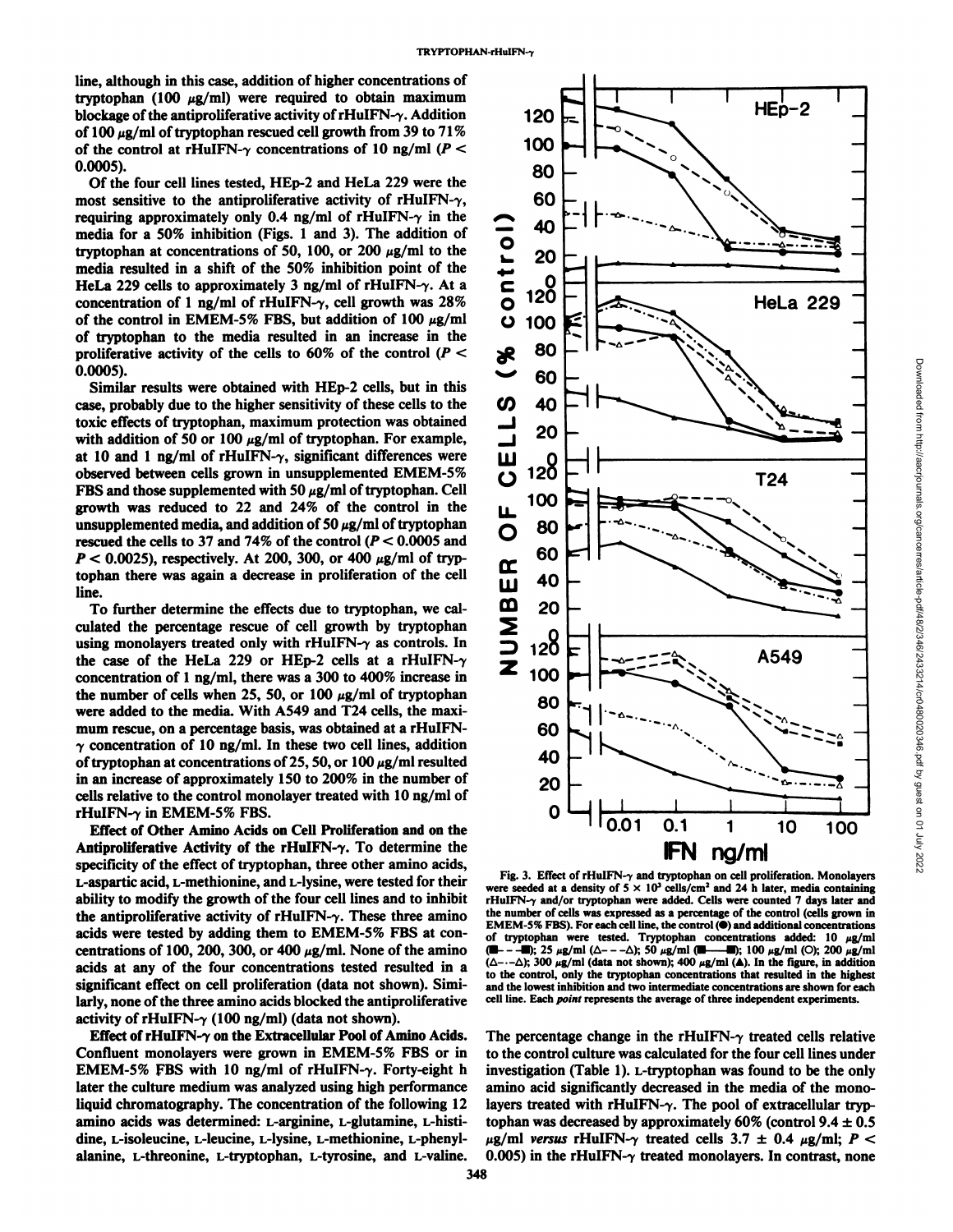Table 1 Effect of rHuIFN- $\gamma$  (10 ng/ml) on the extracellular amino acid pool The data are expressed as a ratio of the amino acid concentration in the rHuIFN- $\gamma$  treated monolayer over the control monolayer. Each value represents the average of two independent experiments.

| Amino acids      | <b>Cell lines</b> |                 |           |        |
|------------------|-------------------|-----------------|-----------|--------|
|                  | A549              | <b>HeLa 229</b> | $HED - 2$ | $T-24$ |
| L-Arginine       | 0.92              | 1.04            | 0.94      | 1.14   |
| L-Glutamine      | 0.89              | 0.96            | 1.01      | 0.90   |
| L-Histidine      | 0.90              | 1.09            | 0.97      | 0.75   |
| L-Isoleucine     | 0.90              | 1.14            | 1.04      | 1.03   |
| <b>L-Leucine</b> | 0.90              | 1.17            | 1.10      | 1.07   |
| L-Lysine         | 0.91              | 0.87            | 0.97      | 1.38   |
| L-Methionine     | 1.07              | 1.14            | 1.04      | 1.10   |
| L-Phenylalanine  | 1.00              | 1.15            | 1.08      | 1.04   |
| L-Threonine      | 0.99              | 1.03            | 1.07      | 1.12   |
| L-Tryptophan     | 0.41              | 0.26            | 0.39      | 0.52   |
| L-Tyrosine       | 1.00              | 1.13            | 1.05      | 1.04   |
| L-Valine         | 0.96              | 1.17            | 1.08      | 1.06   |

of the other 11 amino acids tested shows a significant change in concentration when the rHuIFN- $\gamma$  treated cells were compared to the controls.

#### **DISCUSSION**

The present study indicates that the amount of tryptophan present in the culture medium can modulate the *in vitro* antiproliferative activity of rHuIFN- $\gamma$  on human tumor cell lines. In general, addition of tryptophan to EMEM-5% FBS in con centrations ranging from 25 to 100  $\mu$ g/ml produced a significant blockage of the antiproliferative activity of rHuIFN- $\gamma$ . By contrast, high concentrations of tryptophan in the media (200 to  $400 \mu g/ml$  resulted in a toxic effect on the cells, thus masking the blocking of the antiproliferative activity of rHuIFN- $\gamma$ .

In 1981, Yoshida et al. (7) showed that IFN induced from murine fibroblasts or murine brain cells could produce a 10- 15-fold increase in IDO in mouse lung slices. A group of investigators from the same laboratory had previously shown induction of IDO in mouse lungs following the i.p. injection of bacterial endotoxin or during an infection with influenza virus (5, 6). IDO is a hemoprotein that converts tryptophan to formylkynurenine by catalyzing the incorporation of Superoxide anion or molecular oxygen into the pyrrole ring of tryptophan (14). The induction of IDO by IFN thus results in an increase in the catabolism of tryptophan reducing the pools of trypto phan available to the cell. Based on these findings, it became of great interest to study the effect of tryptophan on the antibac terial, antiviral, and antiproliferative activities of IFN.

In order to assess the effect of tryptophan on the inhibitory activity of IFN on the growth of intracellular microorganisms, the induction of IDO by IFN in vitro has been studied on several human cell lines, including HeLa 229, A549, and T24 (15-17). These investigators show that IFN could induce IDO in all of the human cell lines tested and that the induction of IDO resulted in an increase in degradation of tryptophan. Addition of tryptophan to the media rescues Toxoplasma gondii (15) and *Chlamydia psittaci (17) but did not rescue Rickettsia prowazekii* (16) from the IFN inhibitory effects. Furthermore, murine IFN*y did notinduce IDO in McCoy cells and thus tryptophan did* not rescue *Chlamydia trachomatis* treated with mouse IFN- $\gamma$ (16, 18). Similarly, data reported by Toth and Mees (19) and Pfefferkorn et al. (20) suggested that, at least in some cell systems, tryptophan depletion does not play a major role in the antiviral activity of IFN- $\gamma$ .

The tryptophan requirements for cell growth have been under investigation for several years. Deprivation of tryptophan in the culture medium was shown to result in an arrest of LI210

L-Arginine  $0.92$   $1.04$   $0.94$   $1.14$  was a large number of cells and a significant depletion of  $(0.99 \t 1.03 \t 1.07 \t 1.12 \t 1.12 \t 1.14 \t 0.26 \t 0.39 \t 0.52 \t 1.14 \t 0.26 \t 0.39 \t 0.52$ cell growth, and if the deprivation was extended for a period of three days, it resulted in the loss of viability of the cells  $(21)$ . In our study, cell counts were done only at the end of the 7-day period. Thus, we do not know if the cell growth rate was influenced throughout the 7 days or if the antiproliferative effect occurred mainly late in the incubation period when there extracellular tryptophan. The mechanisms by which tryptophan deprivation results in cell death are poorly understood, but they may be a consequence of the role that tryptophan plays as a precursor of proteins and coenzymes such as NAD, NADP, and poly(ADP-ribose) (22). The four human tumor cell lines from the lung, T-24 from the bladder, and HeLa 229 from the cervix, all showed a blockage by tryptophan of the antiprolifer ative activity induced by rHuIFN- $\gamma$ , thus suggesting that this implications.

might be a universal phenomenon in human tissues with *in vivo*<br>
implications.<br>
In wivo evidence for a role of tryptophan in the regulation of<br>
cell growth was provided by showing that a decrease of the<br>
imice (23). Human *In vivo evidence for a role of tryptophan in the regulation of* cell growth was provided by showing that a decrease of the ingestion of tryptophan can reduce the growth of tumors in mice (23). Human in vivo data also support a role for tryptophan in the control of cell growth by IFN. An increase in the urinary excretion of tryptophan metabolites of the kynurenine pathways was described in patients with cancer or with infectious diseases (22). Furthermore, Byrne et al. (24) have shown that injection of rHuIFN- $\gamma$  into cancer patients results in a decrease in tryptophan serum levels. Recently, Yasui et al. (8) demonstrated that lung tissues from humans with lung cancer have increased IDO activity and that rHuIFN- $\gamma$  can induce this enzyme in human lung tissues. These authors proposed that an increase in pulmonary IDO activity in patients with lung cancer is a result of the induction by HuIFN- $\gamma$  of this enzyme. They also suggest that as a result of the degradation of tryptophan, there is a depletion of the tryptophan pool leading to an inhibitory effect on tumor growth. Our results provide experimental evi dence for this proposal and indicate that there is a Tine balance between tryptophan concentration and the effect of IFN on cell growth. Our in vitro model should help to further investigate the mechanisms that are involved in this IFN-induced metabolic pathway.

## ACKNOWLEDGMENTS

We would like to thank Dr.C. Czarniecki (Genentech, Inc.) for her helpful suggestions in the preparation of this paper.

#### **REFERENCES**

- 1. Stewart, W. E. The Interferon System. Berlin: Springer-Verlag, 1979.
- 2. Weil, J., Epstein, C. J., Epstein, L. B., Sedmak, J. J., Sabran, J. L., and Grossberg, S. E. A unique set of polypeptides is induced by  $\gamma$ -interferon in addition to those in common with  $\alpha$  and  $\beta$  interferons. Nature (Lond.), 301: 437-439, 1983.
- 3. Jacobsen, H., Epstein, D. A., Friedman, R. M., Safer, B., and Torrence, P. F. Double-strand RNA-dependent phosphorylation of protein P, and eukaryotic initiation factor  $2\alpha$  does not correlate with protein synthesis inhibition in a cell free system from interferon-treated mouse L cells. Proc. Nati. Acad. Sci. USA, 80: 41-45, 1983.
- 4. Nilson, T. W., Maroney, P. A., and Baglioni, C. Maintenance of protein synthesis in spite of mRNA breakdown in interferon-treated HeLa cells infected with reovirus. Mol. Cell. Bio!., 3:64-69, 1983.
- 5. Yoshida, R., and Hayaishi, O. Induction of pulmonary indoleamine 2,3 dioxygenase by intraperitoneal injection of bacterial lipopolysaccharide. Proc. Nati. Acad. Sci. USA, 75: 3998-4000, 1978.
- 6. Yoshida, R., Urade, Y., Tokuda, M., and Hayaishi, O. Induction of indole amine 2,3-dioxygenase in mouse lung during virus infection. Proc. Nati. Acad. Sci. USA, 76:4084-4086, 1979.
- 7. Yoshida, R., Imanishi, JH., Oku, T., Kishida, T., and Hayaishi, O. Induction